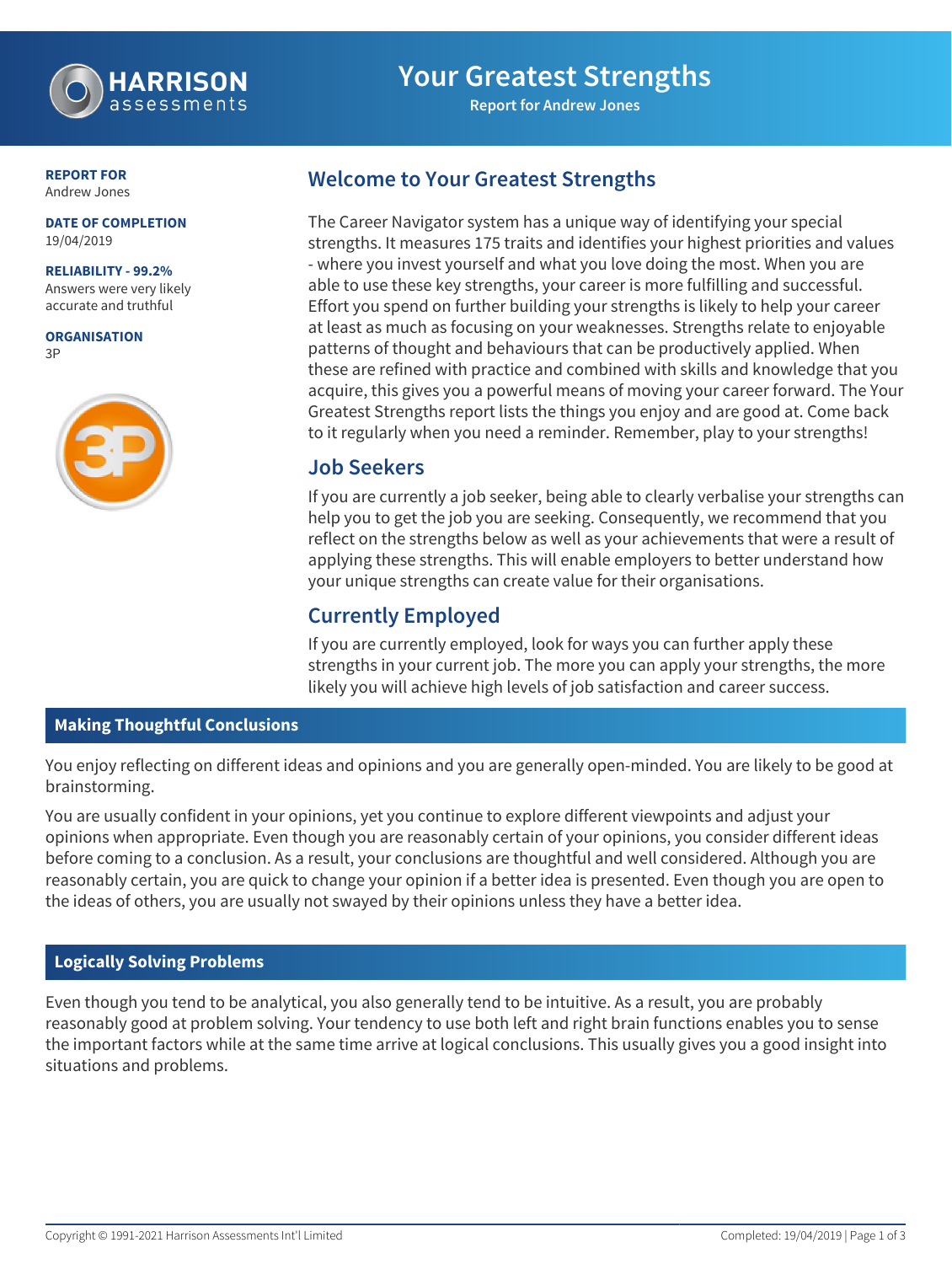

**Report for Andrew Jones**

#### **Continuously Improving**

Your interest in self-improvement combined with a reasonable level of self-acceptance reflects a reasonably healthy self-esteem. You are usually open to corrective feedback and willing to change when necessary. By being reasonably comfortable within yourself, you tend to make others more comfortable with you.

#### **Striving for Achievement**

Your very high level of self-motivation combined with only a moderate level of stress management indicates that although you probably accomplish a great deal, you may experience some stress in the process.

When working on a project you like to work at a quick pace which can enable you to be productive.

You can work very well on your own without much supervision.

You have a clear idea about what you want and you are motivated by a job that helps you to achieve those goals.

#### **Building Affinity And Accountability**

You tend to frequently express warmth and empathy.

You are very outgoing and enjoy meeting and interacting with people. This can put others at ease and provide you with many opportunities for networking that can benefit your career.

You enjoy persuading others toward your viewpoint. This can be useful for selling your ideas or managing others.

#### **Communicating Considerately And Truthfully**

Your reasonable level of frankness combined with your very high level of diplomacy helps you to maintain good communication with your co-workers. This communication skill helps you to communicate diplomatically and straightforwardly at the same time. In addition, you can be either diplomatic or frank as the situation requires. Most people appreciate your authenticity and respectfulness.

You accept others telling you what is on their mind even if they are somewhat blunt. This helps you to learn things from others and facilitates better teamwork.

#### **Achieving Innovation**

You tend to be very determined and persevering with a task despite many obstacles.

Your very high level of persistence enables you to drive projects to completion with unusual determination.

#### **Engaging In Participative Management**

Your strong willingness to accept decision-making authority enables you to take charge and accept full responsibility for decisions that need to be made.

You are very willing to undertake leadership responsibility.